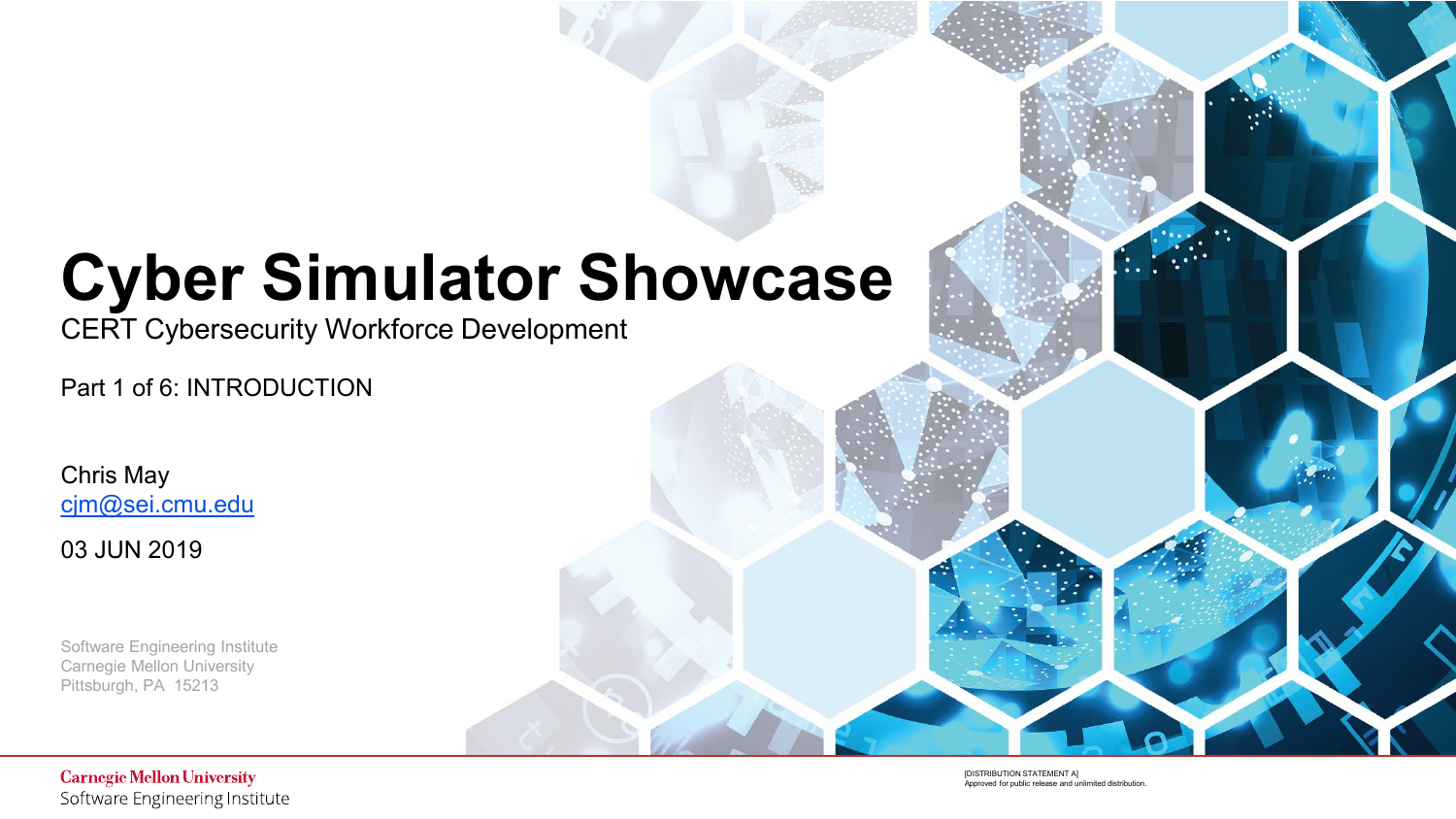Copyright 2019 Carnegie Mellon University. All Rights Reserved.

This material is based upon work funded and supported by the Department of Defense under Contract No. FA8702-15-D-0002 with Carnegie Mellon University for the operation of the Software Engineering Institute, a federally funded research and development center.

The view, opinions, and/or findings contained in this material are those of the author(s) and should not be construed as an official Government position, policy, or decision, unless designated by other documentation.

NO WARRANTY. THIS CARNEGIE MELLON UNIVERSITY AND SOFTWARE ENGINEERING INSTITUTE MATERIAL IS FURNISHED ON AN "AS-IS" BASIS. CARNEGIE MELLON UNIVERSITY MAKES NO WARRANTIES OF ANY KIND, EITHER EXPRESSED OR IMPLIED, AS TO ANY MATTER INCLUDING, BUT NOT LIMITED TO, WARRANTY OF FITNESS FOR PURPOSE OR MERCHANTABILITY, EXCLUSIVITY, OR RESULTS OBTAINED FROM USE OF THE MATERIAL. CARNEGIE MELLON UNIVERSITY DOES NOT MAKE ANY WARRANTY OF ANY KIND WITH RESPECT TO FREEDOM FROM PATENT, TRADEMARK, OR COPYRIGHT INFRINGEMENT.

[DISTRIBUTION STATEMENT A] This material has been approved for public release and unlimited distribution. Please see Copyright notice for non-US Government use and distribution.

This material may be reproduced in its entirety, without modification, and freely distributed in written or electronic form without requesting formal permission. Permission is required for any other use. Requests for permission should be directed to the Software Engineering Institute at permission@sei.cmu.edu.

Carnegie Mellon® and CERT® are registered in the U.S. Patent and Trademark Office by Carnegie Mellon University.

DM19-0578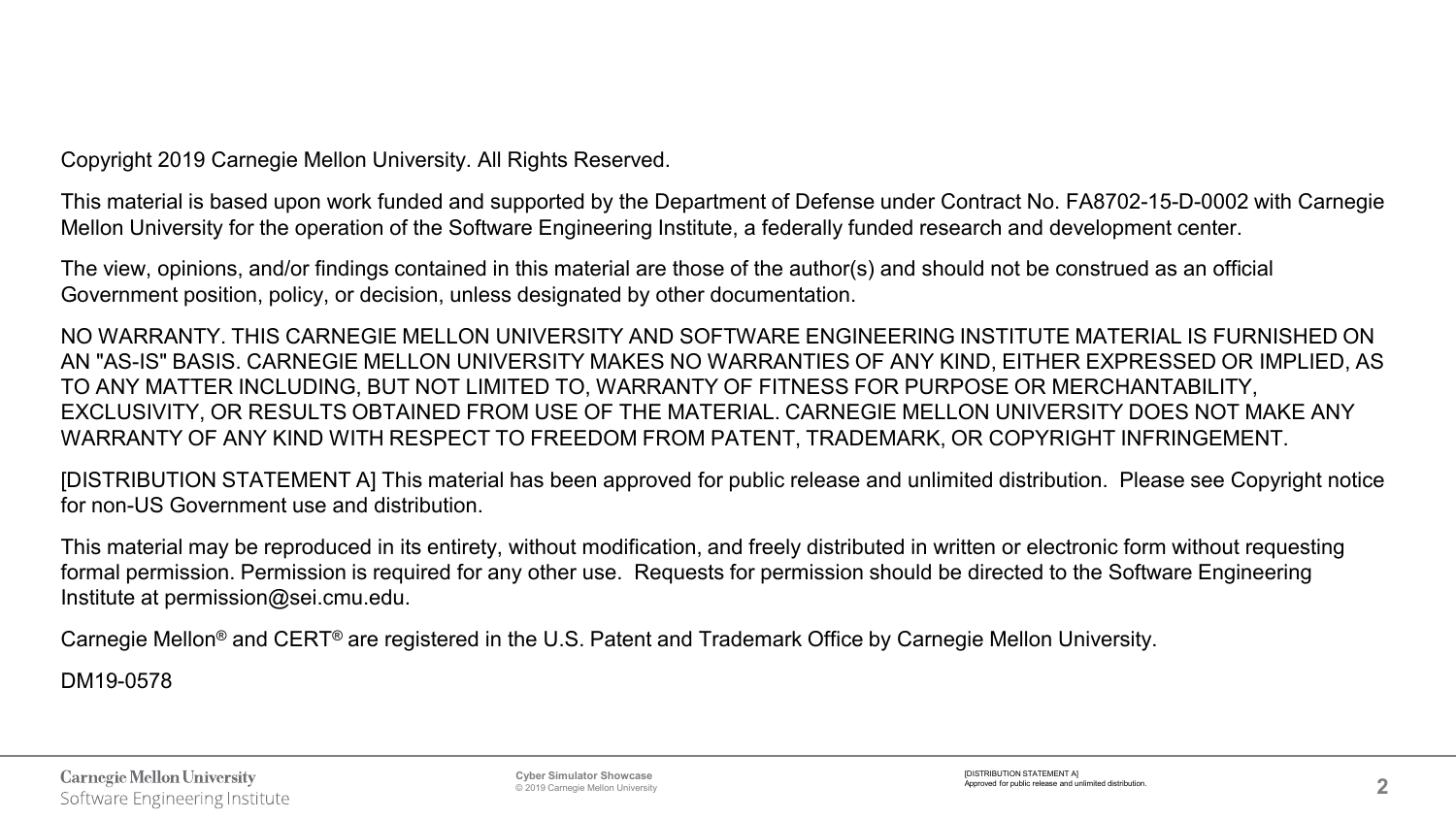# Agenda

- 0930 Welcome and Introduction
- 0945 Demos of Training and Simulation Tools
	- TopGen and GreyBox
	- GHOSTS
	- vTunnel/WELLE-D
	- TopoMojo



- 1200 Lunch and keynote by Dr. Tom Longstaff, CTO of the SEI
- 1300 Demos of SCADA-Sim and FinSim
- 1400 Hands-on Labs to gain experience using Tools

1530 End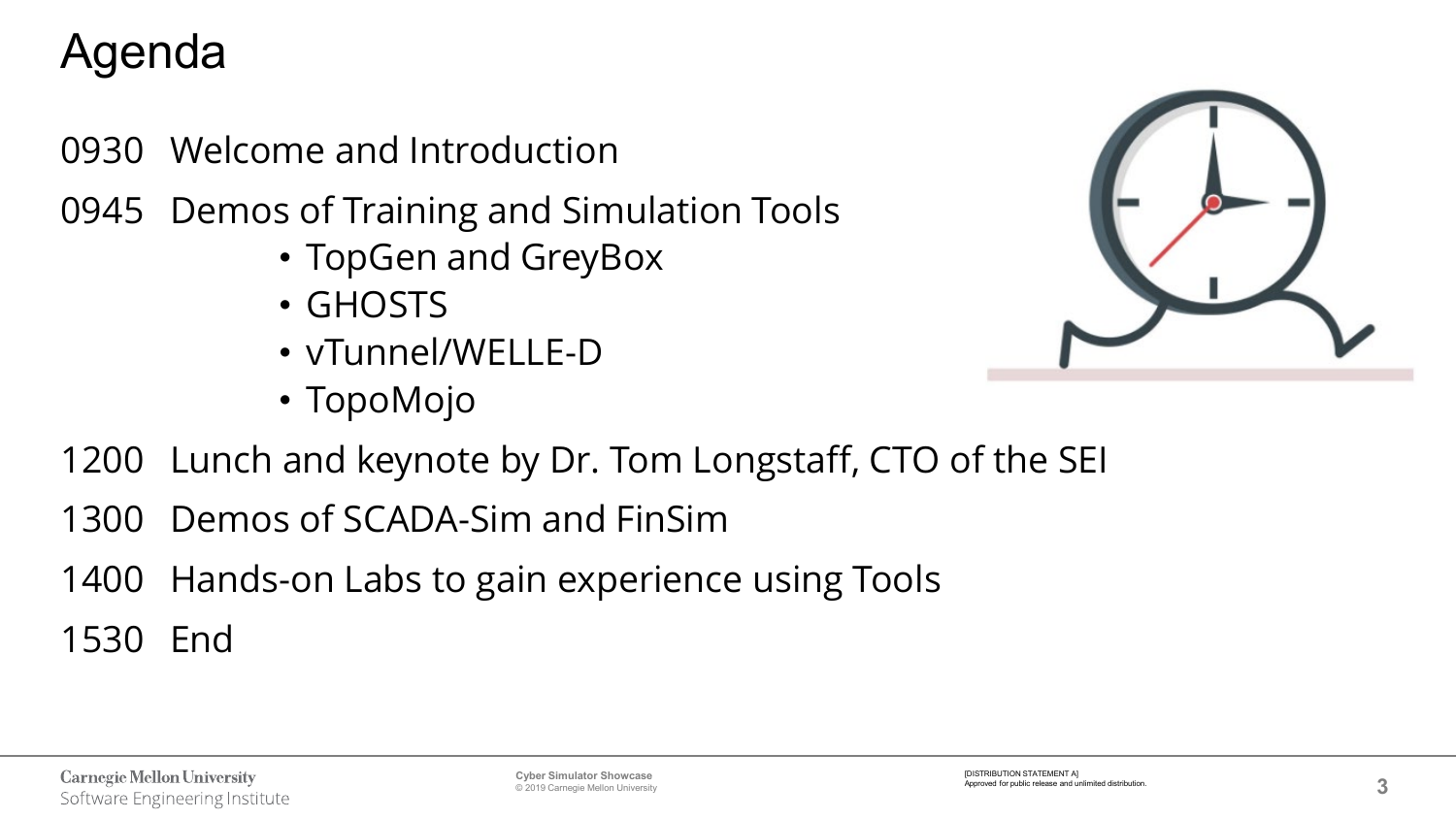## Welcome and Logistics

#### Purpose:

- Build awareness of CMU/SEI's open-source software developed to enhance cybersecurity training and simulations
- Encourage interaction and dialogue on emerging cybersecurity training and simulation requirements and best practices

Logistics:

- Restrooms
- Lunch
- WiFi SSID: livewirelessguest surfnow!
- Laptops



**Carnegie Mellon University** Software Engineering Institute © 2019 Carnegie Mellon University

**Cyber Simulator Showcase**<br>© 2019 Carnegie Mellon University **Apple State of the Cyper State of the Cyper of Approved for public release and unlimited distribution.<br>© 2019 Carnegie Mellon University** INISTRIBUTION STATEMENT AT Approved for public release and unlimited distribution.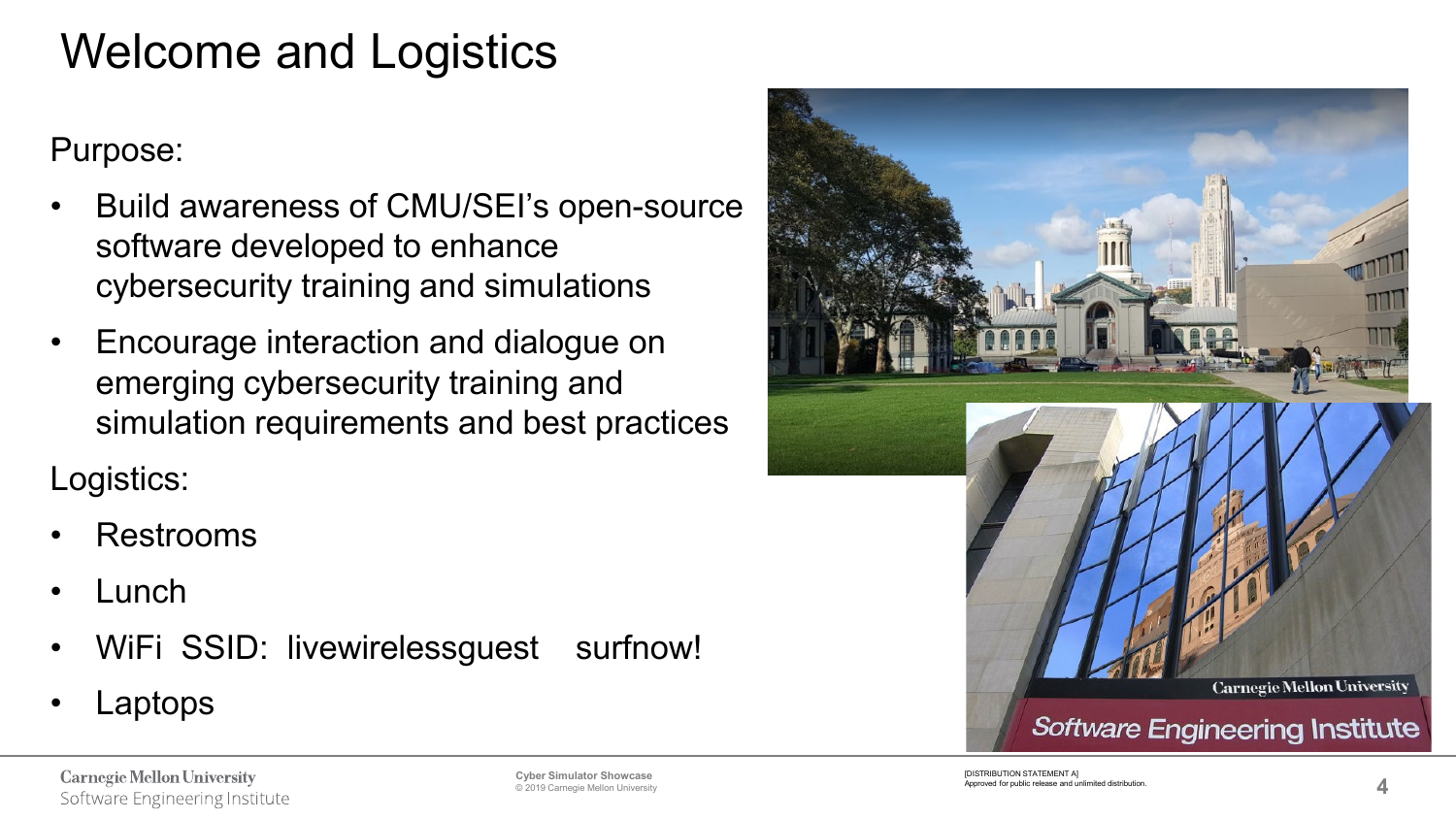### Who We Are



#### **CMU Software Engineering Institute (SEI)**

- Founded in 1984 by DoD as the only R&D software engineering FFRDC
- Focus on software engineering, cybersecurity and artificial intelligence research
- $\cdot$  ~730 total employees
- Headquarters in Pittsburgh, PA; Other offices near strategic partners in CA, MA, MD and VA

#### **CMU Campus - Global Research University**

- Global research university known for its world-class, interdisciplinary programs in computer science, machine learning/artificial intelligence, engineering, business, arts, policy, and science
- Ranked #1 for Computer Science; #1 for Al; #4 for College of Engineering
- 1,442 total Faculty and 130 Research Centers ٠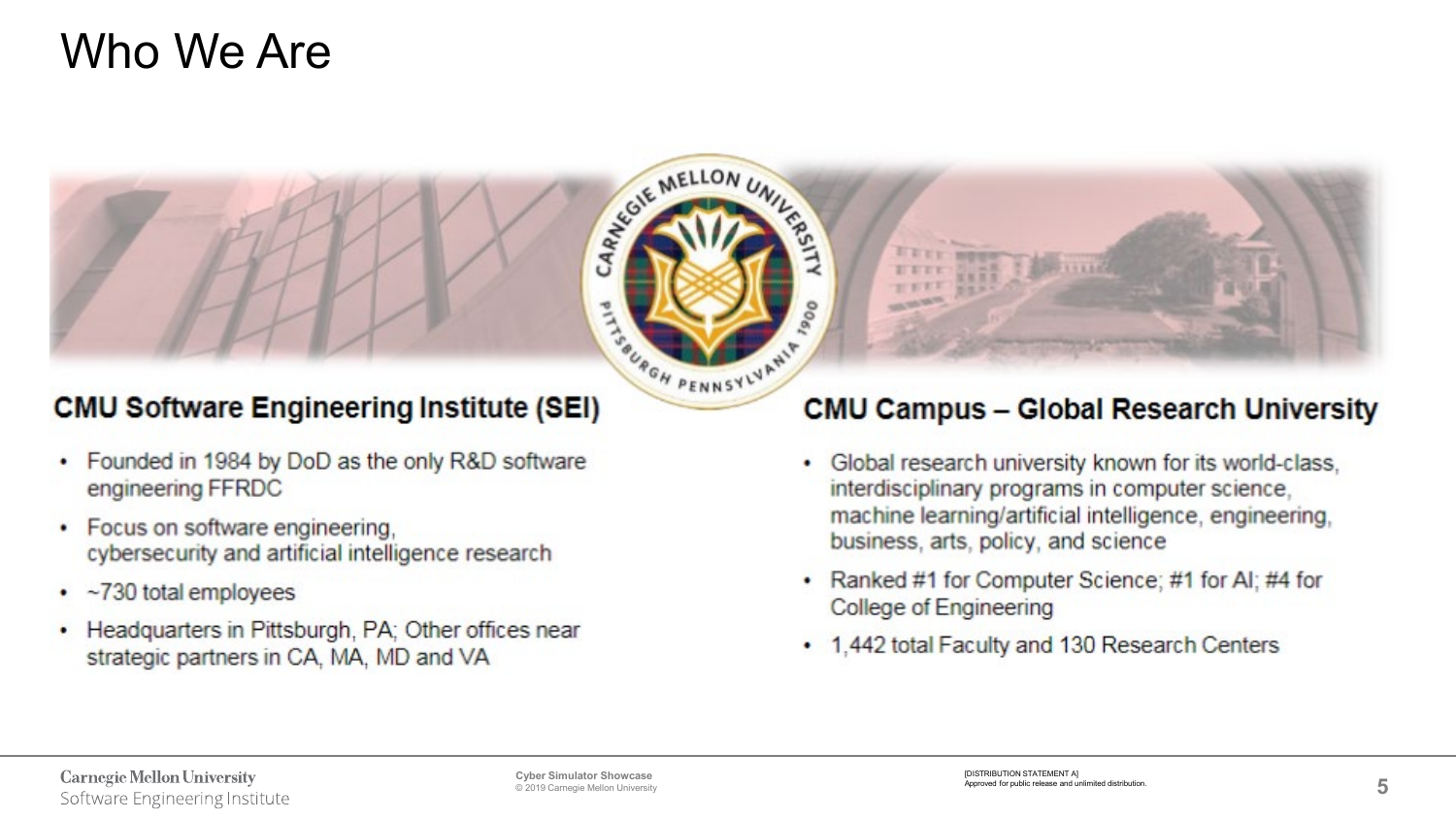CERT and its Cyber Workforce Development (CWD) Directorate

### **SEI's CERT Division**

Birthplace of Cybersecurity

Founded by DARPA in 1988 in response to the Morris worm

### **CWD's Mission**

Provide force-multiplying solutions to rapidly grow and strengthen the nation's cybersecurity workforce--addressing the problems of **time**, **scale**, and **cost**

- We empower the workforce to "**Train as You Fight**"
- We develop and transition cutting-edge **Prototypes**
	- Training and Exercise Platforms
	- Modeling and Simulation Tools
	- Gamified and On-demand training

**Carnegie Mellon University** Software Engineering Institute © 2019 Carnegie Mellon University